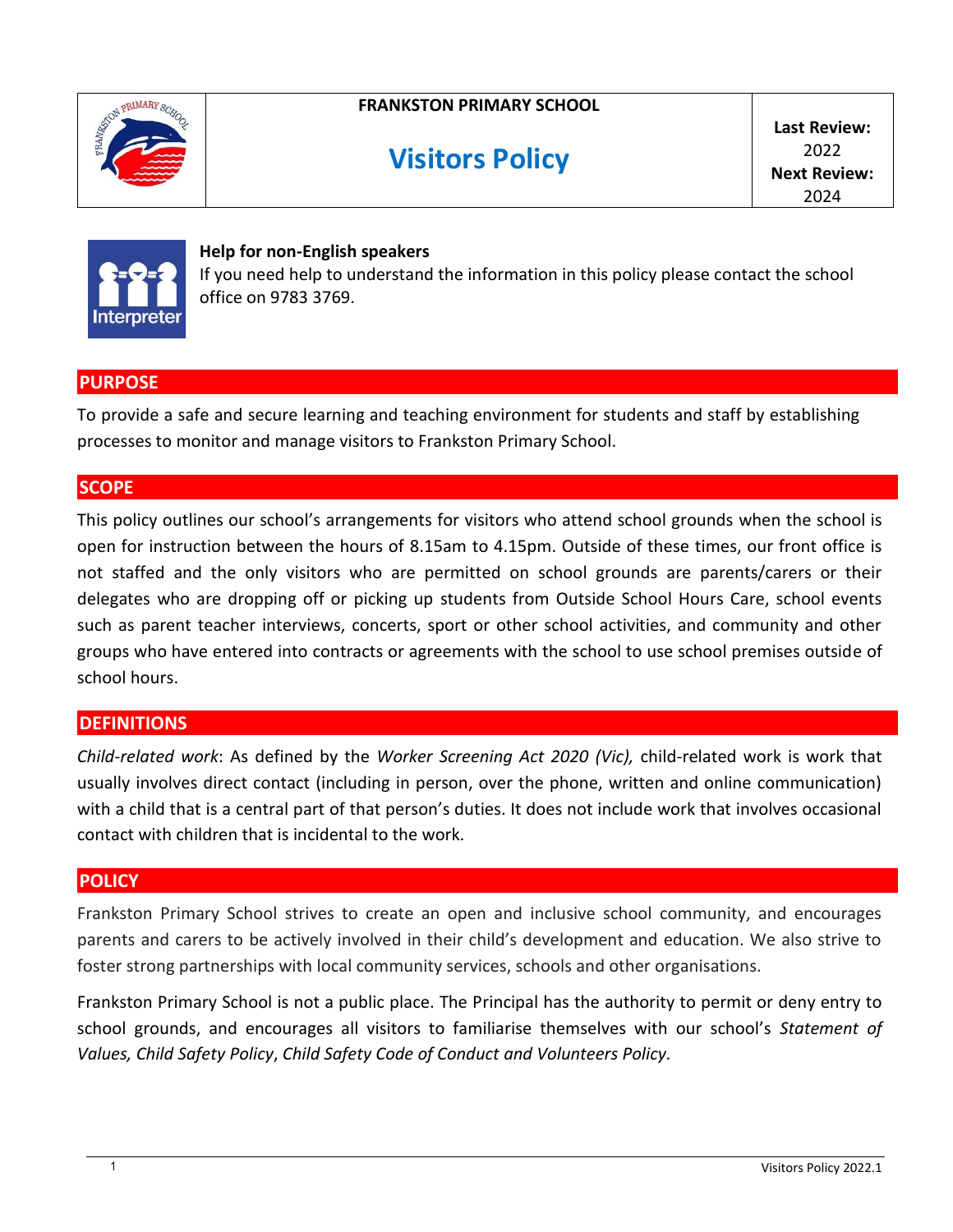From time to time, different members of the public may visit our school. Visitors may include, but are not limited to:

- Parents
- Volunteers see our school's Volunteers Policy for more information
- Prospective parents, students and employees
- Invited speakers, sessional instructors and others addressing learning and development
- Public officials (eg Members of Parliament, local councillors)
- Persons conducting business eg: uniform suppliers, booksellers, official school photographers, commercial salespeople
- Instructors providing Special Religious Instruction (SRI) [delete if you do not have SRI]
- Sub-Contractors to the school
- Children's services agencies
- Department of Families, Fairness and Housing (DFFH)
- 000 Emergency Services
- Persons authorised to enter school premises (eg Worksafe inspectors, health officers etc)
- Other Department of Education and Training staff (including allied health staff) or contractors
- NDIS therapists or other allied health or health practitioners

#### **Sign in procedure**

All visitors to Frankston Primary School are required to report to the school office on arrival (see exceptions below in relation to parents/carers).

Visitors must:

- Record their name, signature, date and time of visit and purpose of visit in the visitors' book
- Provide proof of identification to office staff upon request
- Produce their valid Working with Children Clearance where required by this policy (see below)
- Wear a visitor's tag at all times
- Follow instruction from school staff and abide by all relevant school and Education Department policies relating to appropriate conduct on school grounds including Child Safety Code of Conduct, Respect for School Staff, Statement of Values and School Philosophy as well as Department policies such as the [Sexual Harassment Policy](https://www2.education.vic.gov.au/pal/sexual-harassment/overview) and [Workplace Bullying Policy](https://www2.education.vic.gov.au/pal/workplace-bullying/policy)
- Return to the office upon departure, sign out and return visitor's tag.

Frankston Primary School will ensure that our school's Child Safety Code of Conduct is available and visible to visitors when they sign in.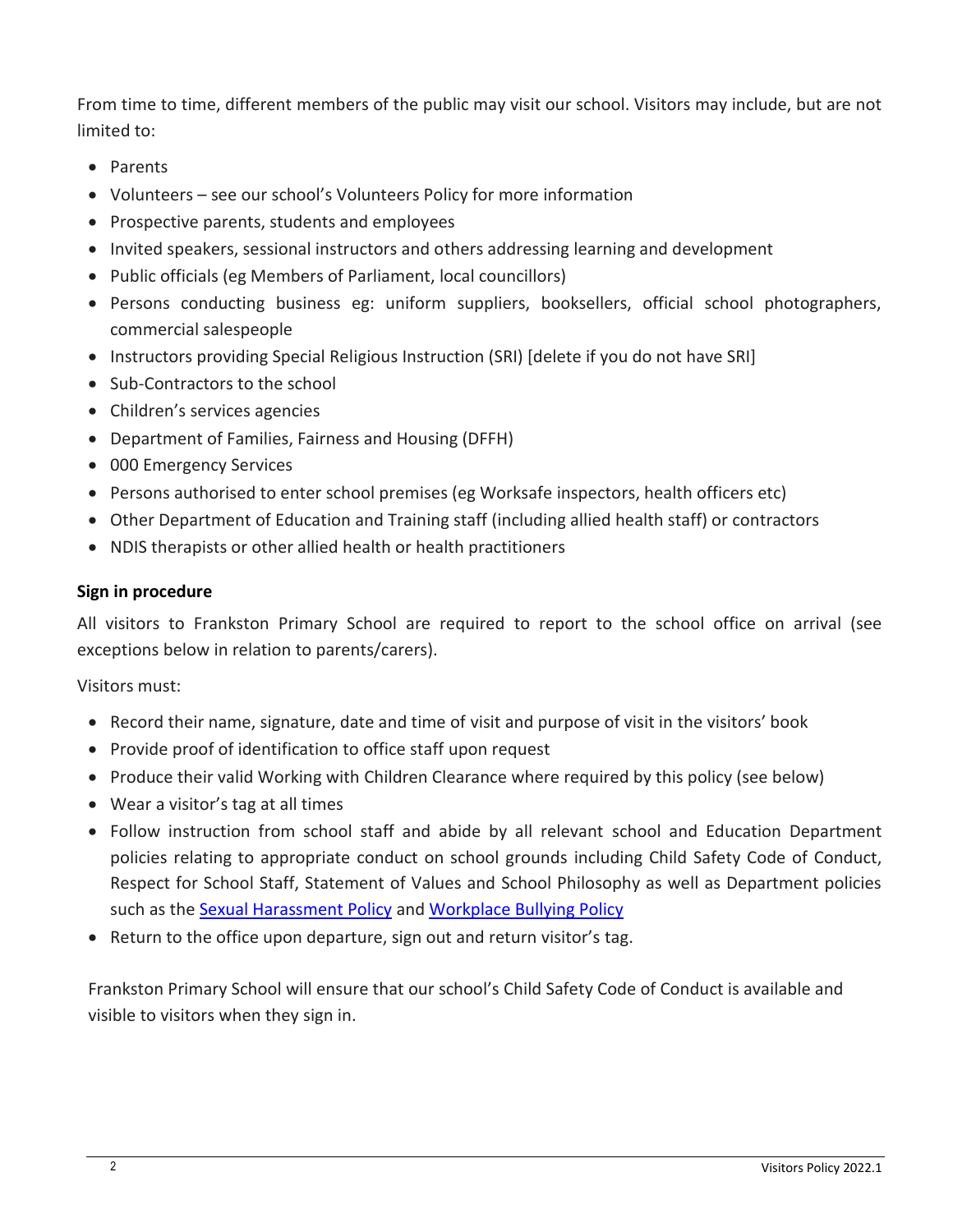#### **COVID-19 vaccination information**

Our school follows Department of Education and Training policy with respect to the requirements relating to attendance on school sites and COVID-19 vaccinations.

For further information, refer to:

COVID-19 Vaccinations – [Visitors and Volunteers on School Sites](https://www2.education.vic.gov.au/pal/covid-19-vaccinations-visitors-volunteers/policy)

## **Working with Children Clearance and Other Suitability Checks**

For Working with Children (WWC) Clearance and other suitability check requirements relating to parents/carers and other volunteers working with students please see our *Volunteers Policy*.

All visitors who are engaged in **child-related work** (see definition above) must have a valid WWC Clearance. Additional suitability checks may also be required such as reference, proof of identity, qualification and work history involving children checks.

In some circumstances, visitors to Frankston Primary School who are **not** engaged in child-related work will also be required to produce a valid WWC Clearance depending on the particular circumstances of their visit. For example, Frankston Primary School will require a valid WWC Clearance for:

- **visitors who will be working regularly with children** during the time they are visiting, even though direct contact with children is not a central part of their normal duties
- **visitors (e.g. contractors)**, who will regularly be performing unsupervised work at the school during school hours or any other time where children are present. Further background checks, including references, may also be requested at the discretion of the Principal.

Visitors who will be working in areas away from students (e.g. a visiting auditor who will be located in the front office with administration staff) or who will be supervised and accompanied by a staff member during their visit (e.g. a Member of Parliament, a journalist, a prospective parent on a school tour) will not be required to have a WWC Clearance.

Sworn Victoria Police officers or sworn Australian Federal Police officers are exempt from requiring a WWC Clearance, but may be asked to verify that they are sworn officers by providing proof of identification.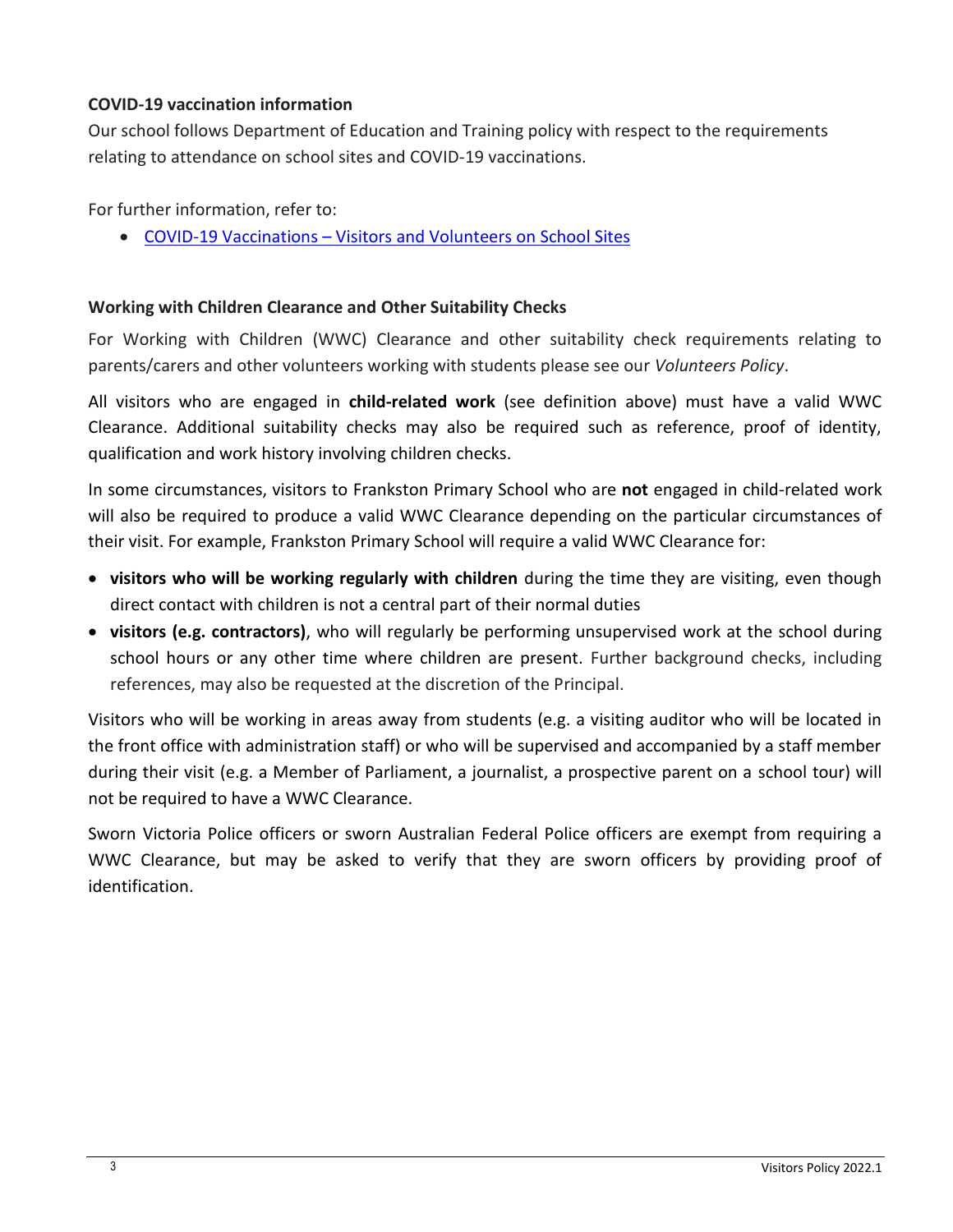#### **Invited Speakers and Presenters**

On occasion, Frankston Primary School may invite external speakers or providers to deliver incursions, presentations, workshops and special programs for our students. Consistent with Department of Education and Training requirements, Frankston Primary School will:

- ensure that the content of presentations and programs by external providers contributes to the educational development of our students and is consistent with curriculum objectives
- ensure that any proposed visit, programs or content delivered by visitors complies with the requirement that education in Victorian government schools is secular and is consistent with the values of public education, Department policies and the *Education and Training Reform Act 2006* (Vic). In particular, programs delivered by visitors are to be delivered in a manner that supports and promotes the principles and practice of Australian democracy including a commitment to:
	- o elected government
	- o the rule of law
	- $\circ$  equal rights for all before the law
	- o freedom of religion, speech and association
	- o the values of openness and tolerance
	- $\circ$  respect the range of views held by students and their families.

#### **Parent Visitors**

All parents or carers who visit our school during school hours, other than for the purposes of school pick ups and drop offs or for specific school events (eg parent teacher interviews, concerts, assemblies etc), are required to sign in as a visitor at the school office.

We understand that there may occasionally be a reason why a parent or carer may want to speak to or see their child at school, during school hours. If there is a particular pressing or unavoidable issue that cannot wait until the end of the school day, we ask that parents or carers call the school office to ask for a message to be passed on to their child.

We also ask that parents avoid arranging to visit their children at school, as this can cause inappropriate disruptions to the school day.

Parents or carers who are prohibited from entering the school under a court order or direction of the Principal are not permitted to visit the school.